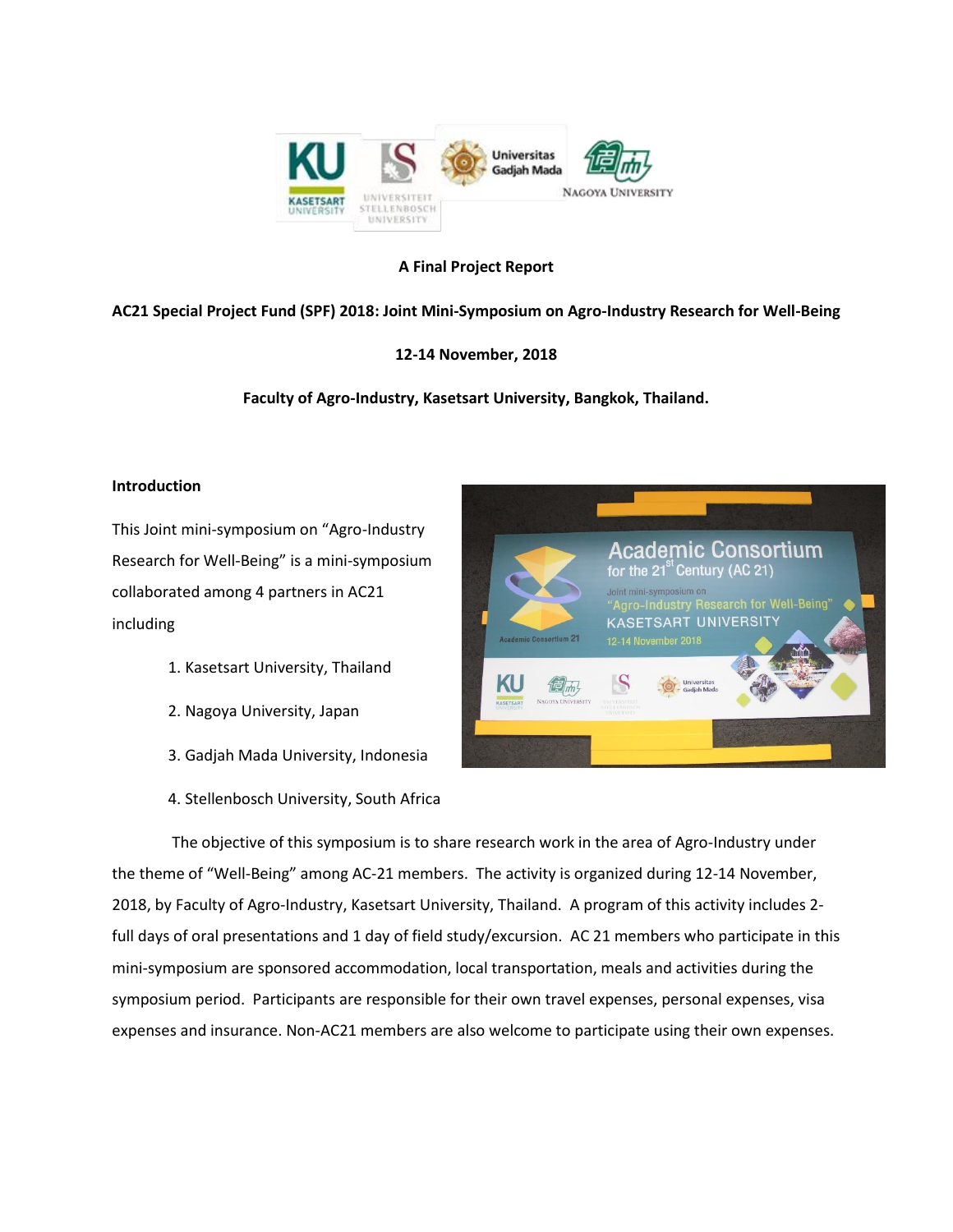#### **Summary of Activities**

In the first 2 days of this activity, a total of 24 presenters presented there research work under 6 theme including Agro-Industry Management, Material Science, Functional Food Ingredients, Biotechnology, Food Quality and Security, and Molecular Biology. There are 5 presenters from Nagoya University, 6 presenters from Gadjah Mada University, 5 presenters from Stellenbosch University, 7 presenters from Kasetsart University and 1 presenter from Gifu university (non-AC21 member). Each presenter was given 20 min for presentation including Q&A. Abstract book containing program, abstract and CV of presenter are attached at the end of this report (Appendix 1). During the first 2 days of symposium, there are a total of 55 participants including presenters, faculty staffs, graduate students. List of participants are available in Appendix 2.

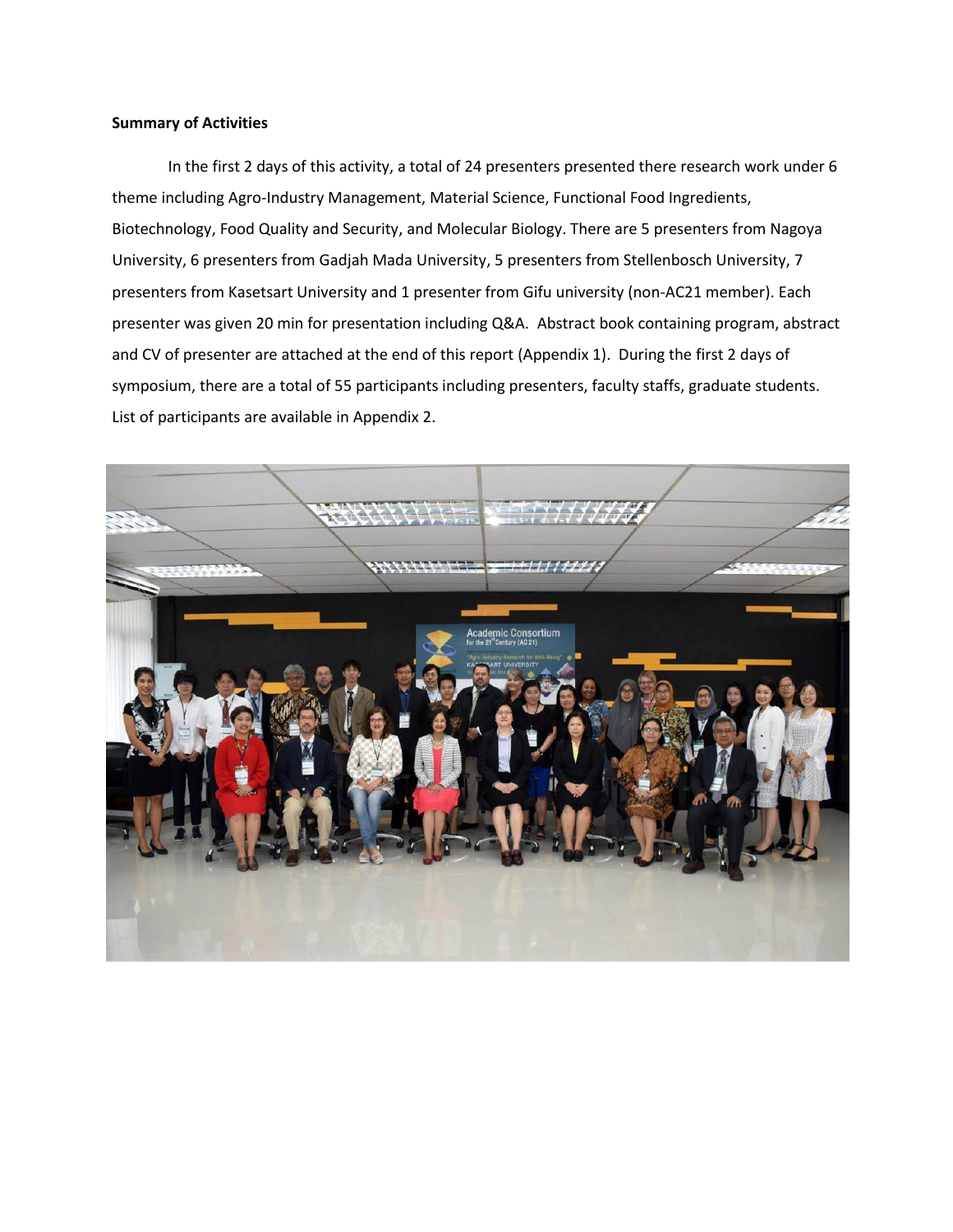



In the last day of the symposium, all presenters visited C.P. Retailing and Marketing Co., Ltd. or CPRAM, one of the affiliated companies in the marketing and distribution business within Charoen Pokphand Group that is the leading company in production and distribution of ready to eat food and bakery products at Phatumtani Province. During the visit participants, had chance to see the production lines and discussed with vice manager of factory regarding on quality assurance system, logistic and supply chain management. In the afternoon, the group also visited Chao Sam Praya National Museum and the Ancient Palace in Ayutthaya Province.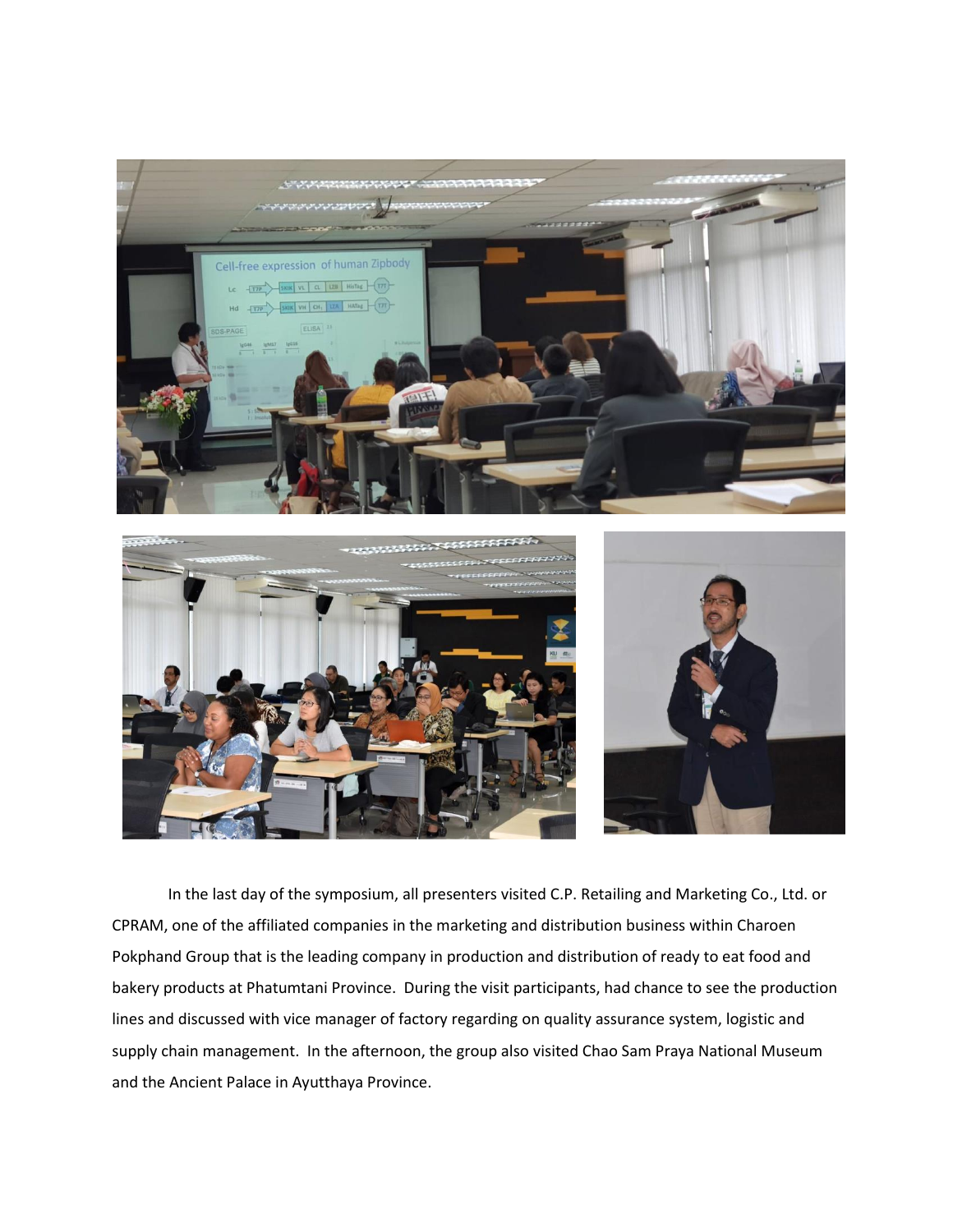